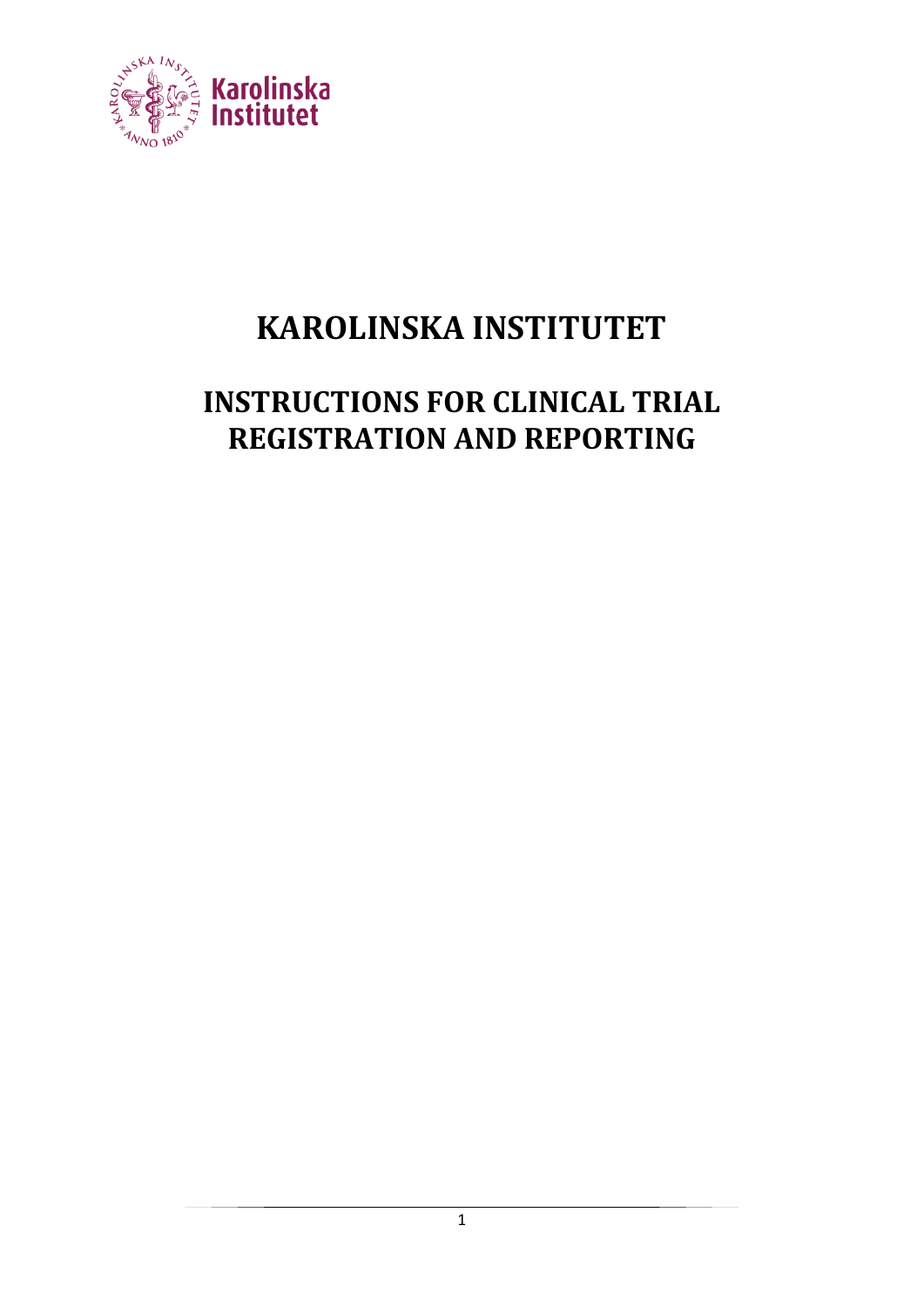

## Table of Contents

| 10. Preparing to register a new clinical study: choosing the responsible registrant  10 |  |
|-----------------------------------------------------------------------------------------|--|
|                                                                                         |  |
| 10.2 Contact the Sponsor's PRS Organization in ClinicalTrials.gov 10                    |  |
|                                                                                         |  |
|                                                                                         |  |
|                                                                                         |  |
| 12.1 Requirements for registering a new clinical study in ClinicalTrials.gov 11         |  |
| 12.2 Requirements for registering a new clinical trial in EudraCT  12                   |  |
|                                                                                         |  |
|                                                                                         |  |
|                                                                                         |  |
| 14. Timeline requirements for registration, updating and reporting results  15          |  |
|                                                                                         |  |
|                                                                                         |  |
|                                                                                         |  |
|                                                                                         |  |
| 15.1 Technical instructions for creating new user account in ClinicalTrials.gov 16      |  |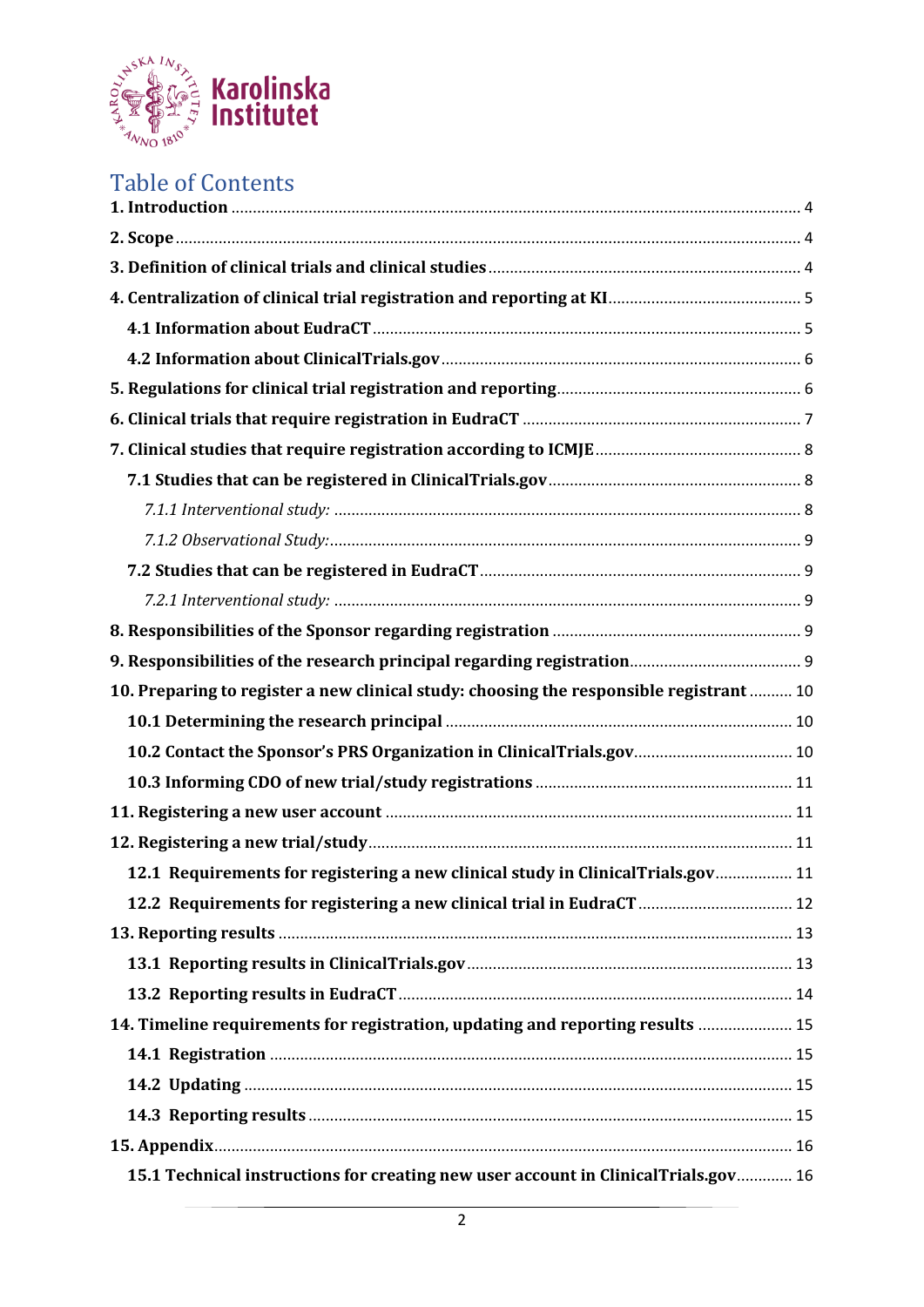

**[15.2 Technical instructions for creating new user account in EudraCT](#page-15-2)**............................. [16](#page-15-2) **[15.3 Technical instructions for registering a new clinical study in ClinicalTrials.gov](#page-16-0)**.... [17](#page-16-0) **[15.4 Technical instructions for registering a new clinical trial in EudraCT](#page-16-1)**...................... [17](#page-16-1)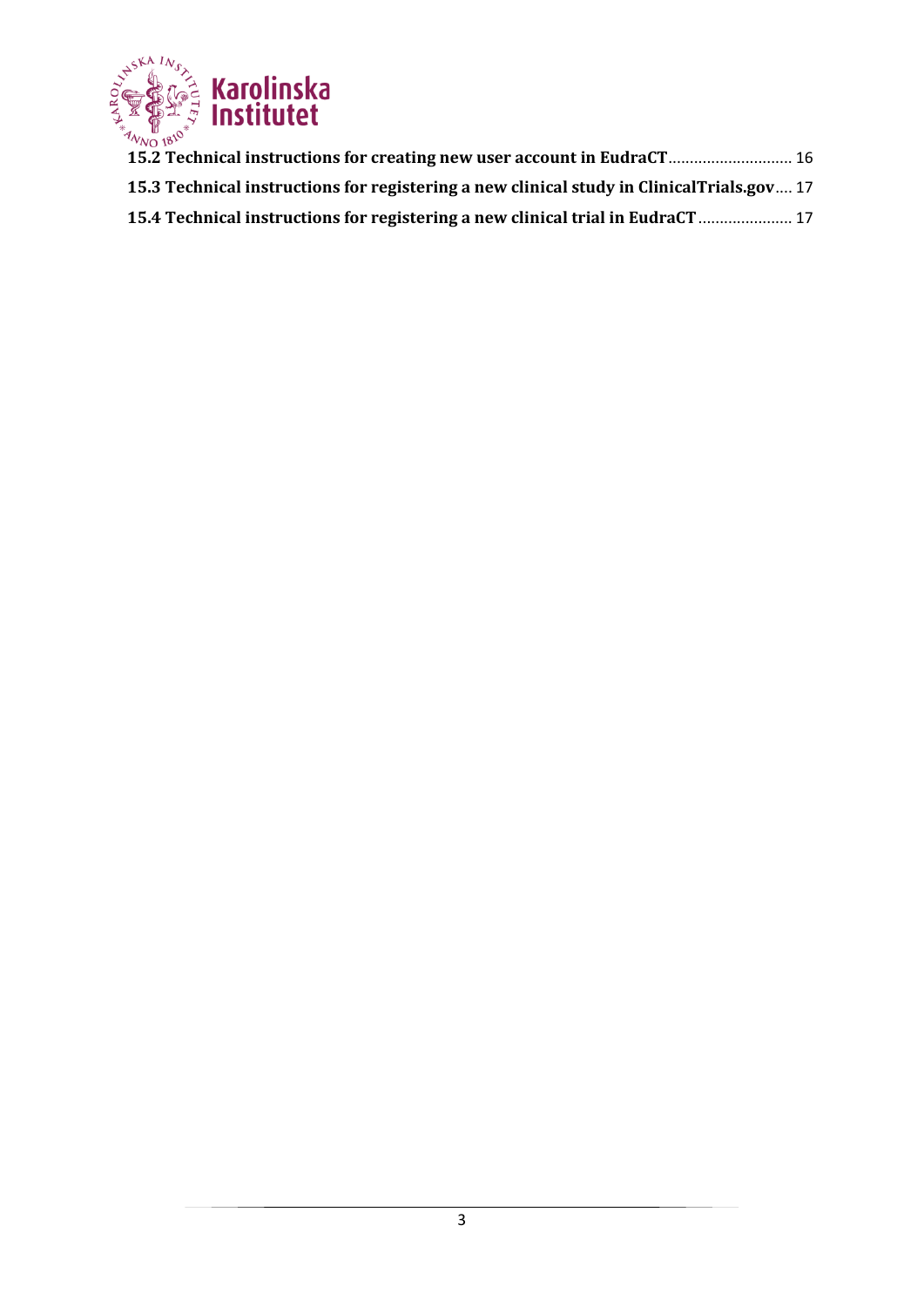

#### <span id="page-3-0"></span>**1. Introduction**

Clinical trial transparency is defined as the sharing and use of clinical trial data across global registries. Greater clinical trial transparency leads to improved patient care, research advances and overall better healthcare systems. Failure to report results in clinical trial registries deprives patients and doctors of complete data to gauge the safety and benefit of treatments. Therefore, in an effort to improve clinical trial transparency within open science, the University Director at Karolinska Institutet (KI) has issued a directive to centralize the clinical trial registration and reporting process. This task has been bestowed to the Compliance and Data Office (CDO) within the Research Support Office (RSO) at Karolinska Institutet (KI). As a result, CDO has developed the following instructions to support principal investigators and researchers in registering and reporting clinical trials and clinical studies.

#### <span id="page-3-1"></span>**2. Scope**

These instructions provide regulatory information and procedures for the registration and reporting of clinical trials and clinical studies in the European Union Drug Regulating Authorities Clinical Trials Database (EudraCT) and ClinicalTrials.gov registries. These instructions outline available support and guidance for clinical trial registration and reporting based on the requirements and regulations at Karolinska Institutet (KI), clinical trial registries, and national and international institutions.

#### <span id="page-3-2"></span>**3. Definition of clinical trials and clinical studies**

These instructions describe the registration and reporting procedures at Karolinska Institutet (KI) for both "**clinical trials**" and "**clinical studies**". Not all *clinical studies* qualify as a *clinical trial* under the EU Directive/EU Regulation. The European Union (EU) Directive 2001/20/EC defines a clinical trial as follows<sup>1</sup>:

#### **Clinical Trial**

"*Any investigation in human subjects intended to discover or verify the clinical, pharmacological and/or other pharmacodynamic effects of one or more investigational medicinal product(s), and/or to identify any adverse reactions to one or more investigational medicinal product(s) and/or to study absorption, distribution, metabolism and excretion of one or more investigational medicinal product(s) with the object of ascertaining the safety and/or efficacy of those medicinal products."*

Clinical studies, on the other hand, are more generalizable and can include both interventional and non-interventional studies; however, clinical studies **DO NOT** involve investigational medicinal products (IMPs), as opposed to clinical trials. Clinical studies are defined as follows:

#### **Clinical Study**

*"Any research study that prospectively assigns human participants or groups of humans to one or more health-related interventions to evaluate the effects on health outcomes, which include, but are not restricted to drugs, cells and other biological products,* 

<sup>&</sup>lt;sup>1</sup> Directive 2001/20/EC: [https://ec.europa.eu/health/sites/health/files/files/eudralex/vol-](https://ec.europa.eu/health/sites/health/files/files/eudralex/vol-1/dir_2001_20/dir_2001_20_en.pdf)[1/dir\\_2001\\_20/dir\\_2001\\_20\\_en.pdf](https://ec.europa.eu/health/sites/health/files/files/eudralex/vol-1/dir_2001_20/dir_2001_20_en.pdf)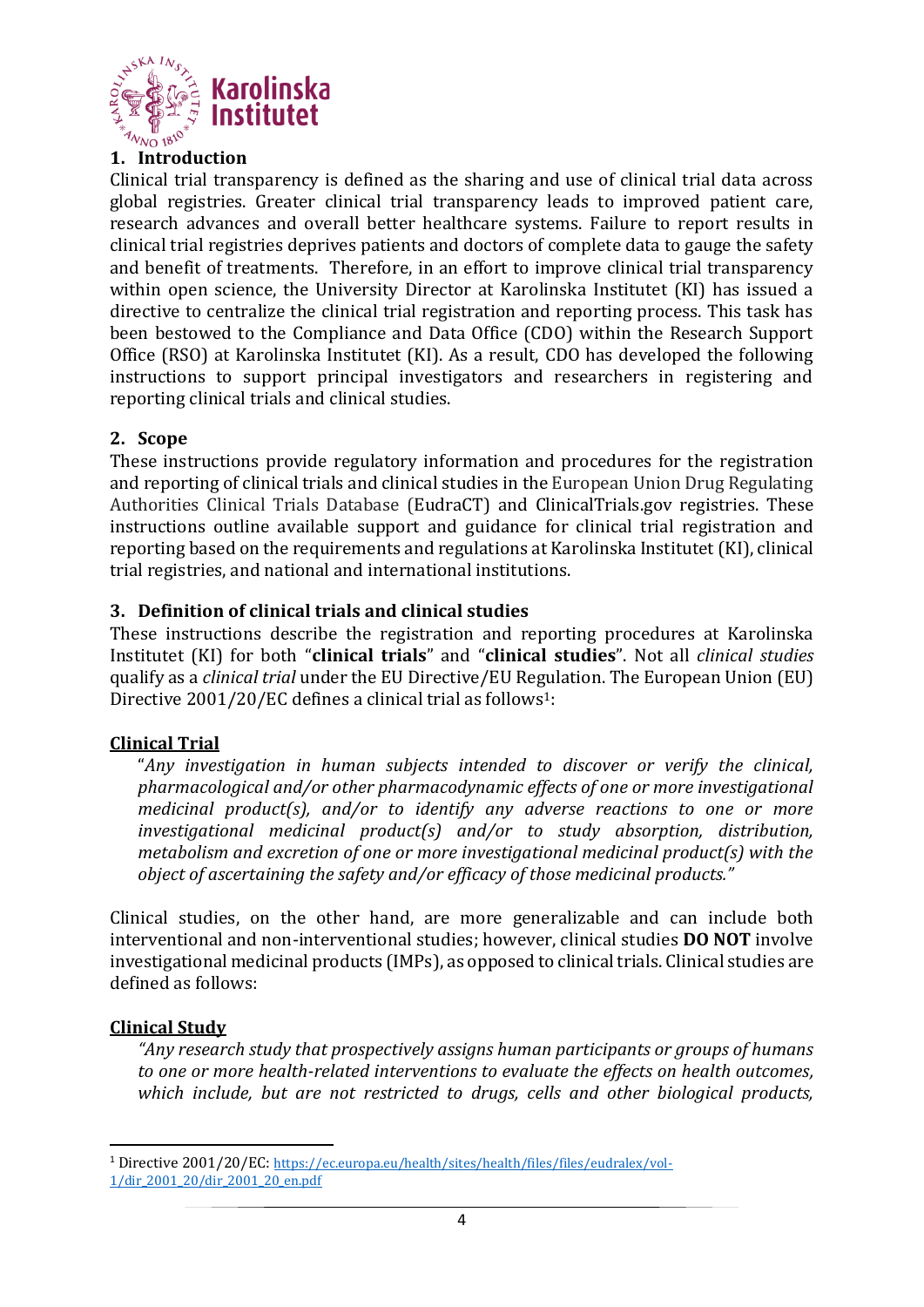

*surgical procedures, radiological procedures, devices, behavioral treatments, process-ofcare changes, preventive care, etc."*

For the purposes of these instructions, the term "**clinical trial**" (klinisk läkemedelsprövning) will refer to "trials that are subject to approval by the Medical Products Agency (MPA)", as opposed to the term "**clinical study**" (klinisk studie), which will refer to other "interventional studies" and "non-interventional studies" that do **NOT** require MPA approval.

#### <span id="page-4-0"></span>**4. Centralization of clinical trial registration and reporting at KI**

CDO has developed detailed strategies and procedures for implementing the centralization of clinical trial registration and reporting. Specific facets in the workplan include, among other things, the development of a database with KI registered trials/studies, establishing a Protocol Registration and Results System (PRS) Administrator account for ClinicalTrials.gov and a Primary Account for EudraCT, developing networks to increase national and international collaboration, and monitoring deadlines for required updates and reporting results for trials/studies in these respective clinical trial registries. In this phase, only ClinicalTrials.gov and EudraCT are included, as the majority of KI trials/studies are registered in these two clinical trial registries. This means that accounts that are registered with KI as a Sponsor will now be tied to a central PRS Administrator account in ClinicalTrials.gov, and a central Primary Account in EudraCT, and both will be maintained by CDO. Through the role as a PRS Administrator at ClinicalTrials.gov, CDO can assist researchers with many issues, including gaining access to information about the trial/study; creating new user accounts; assistance in registration and reporting: and reviewing for errors, required updates, and unreported results. In EudraCT, the KI Primary Account is limited to reporting results only, however, CDO can provide researchers with support for that task. Registering, updating, and reporting results in a clinical trial registry can be a demanding task, however, CDO provides direct support for this endeavor to KI researchers. CDO also provides support to researchers conducting clinical trials with KI as the Sponsor. Researchers with questions or in need of support can contact CDO at [compliance@ki.se.](mailto:compliance@ki.se)

#### <span id="page-4-1"></span>**4.1 Information about EudraCT**

EudraCT is a web-based database developed by European regulatory authorities for the European Union involving clinical trials conducted throughout the region. EudraCT helps facilitate information and communication of clinical trials between European authorities. EudraCT also provides European authorities with a better oversight of clinical trials and investigational medicinal product development, as well as enhancing protection of clinical trial subjects and patients receiving investigational medicinal products. Directive 2001/20/EC applies to the registration and reporting of all clinical trials conducted on at least one site within the territory of a Member State. The EudraCT database comprises vital information on the study protocol, participants, study outcomes, and adverse events allowing for transparency of the efficacy and effectiveness of investigational medicinal products. It provides researchers and the public with information on clinical trials and PIP (Pediatric Investigation Plan) trials, which have been authorized in the European Economic Area (EEA). It gives users the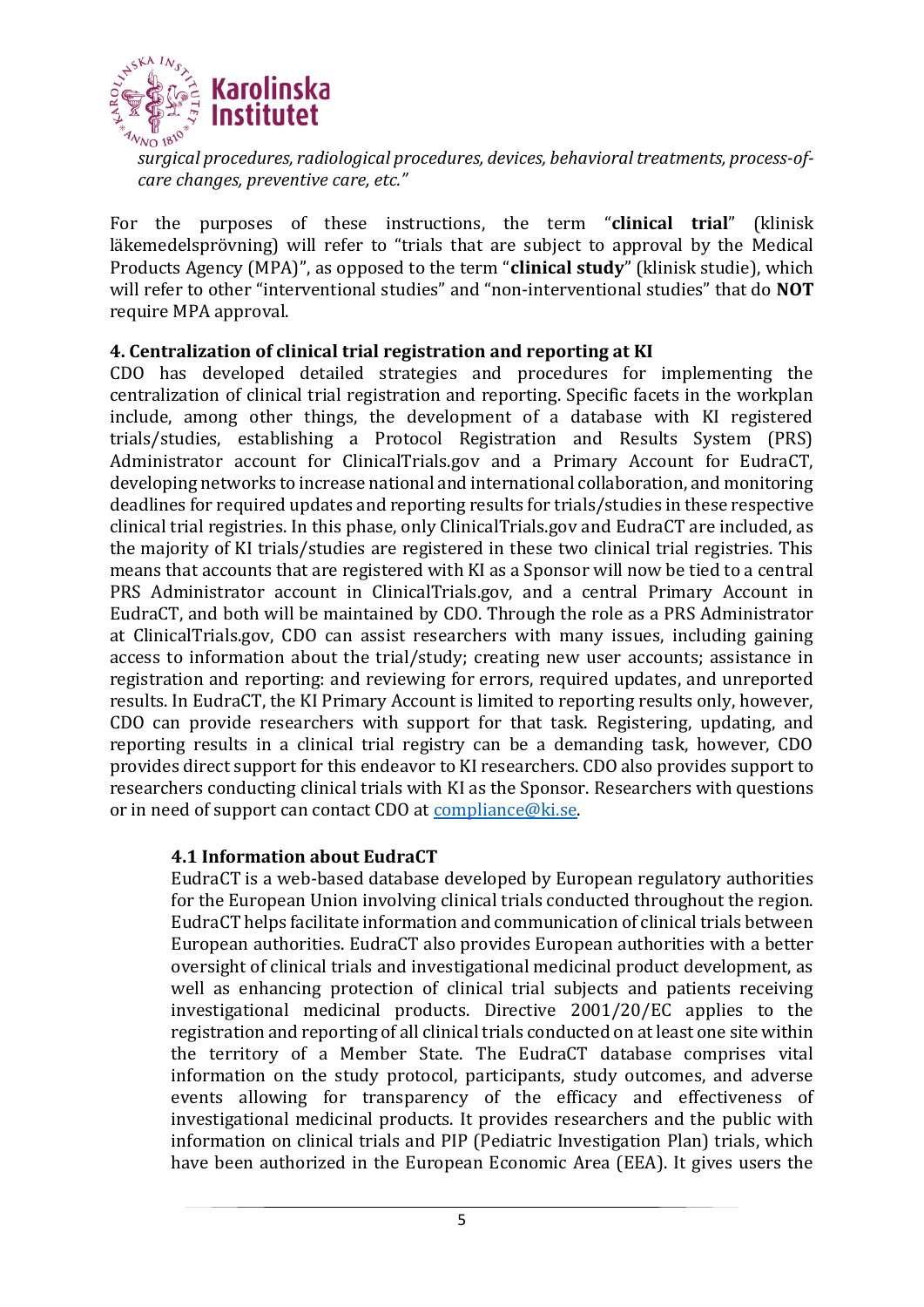

ability to search for information on Phase II-IV adult clinical trials and pediatric clinical trials recorded in the database.

#### <span id="page-5-0"></span>**4.2 Information about ClinicalTrials.gov**

The ClinicalTrials.gov is a web-based database maintained by the National Institutes of Health (NIH) in order to establish a registry of clinical trials and clinical studies. The FDA Amendments Act of 2007 allows more types of clinical studies to be registered and requires additional study registration information to be submitted. The law also requires the submission of results for certain clinical trials. The ClinicalTrials.gov database contains summary information on the study protocol, participants, study outcomes, and adverse events to facilitate transparency in the efficacy and effectiveness of clinical trial and clinical study results. It provides users the ability to search for information on Phase II-IV clinical trials, as well as interventional and non-interventional clinical studies recorded in the database.

#### <span id="page-5-1"></span>**5. Regulations for clinical trial registration and reporting**

There are number of national and international laws and regulations requiring the registration and reporting of results for clinical trials and clinical studies in a recognized clinical trial registry. In Sweden, regulations for registering clinical trials that test Investigational Medicinal Products (IMP) follows Directive 2001/20/EC of the European Commission2. If a study qualifies as a clinical trial in accordance with the EU Directive, then a **Sponsor** must be identified and a **EudraCT number** must be obtained, followed by authorization from the **Medical Products Agency** (**MPA)** and **approval by the Swedish Ethical Review Authority (EPM**). The MPA requires all approved clinical trials conducted in Sweden to be registered in EudraCT. Information about application and registration is available on the Medical Products Agency's website3.

If a study does not qualify as a *clinical trial*, but qualifies as a *clinical study*, then approval by the Swedish Ethical Review Authority (EPM) must be obtained. The application will identify the research principals. Authorization from MPA is **NOT** required. **These clinical studies do not have a Sponsor,** as the term is defined in the EU Directive. However, a Sponsor is required for clinical trial registration. In such cases, it is recommended that the research principal stipulated in the ethical approval serve as the responsible 'Sponsor' for registration **(responsible registrant),** unless specified otherwise. Research collaborators can also choose another collaborating organization to serve as the 'Sponsor' (responsible registrant), however, an agreement with the research principal must be ascertained regarding which organization will assume the responsibility for the registration, reporting, funding, and composing all necessary contracts with all collaborating sites.

[1/dir\\_2001\\_20/dir\\_2001\\_20\\_en.pdf](https://ec.europa.eu/health/sites/health/files/files/eudralex/vol-1/dir_2001_20/dir_2001_20_en.pdf)

<sup>2</sup> Directive 2001/20/EC: [https://ec.europa.eu/health/sites/health/files/files/eudralex/vol-](https://ec.europa.eu/health/sites/health/files/files/eudralex/vol-1/dir_2001_20/dir_2001_20_en.pdf)

<sup>3</sup> Medical Products Agency: <https://www.lakemedelsverket.se/en/permission-approval-and-control/clinical-trials>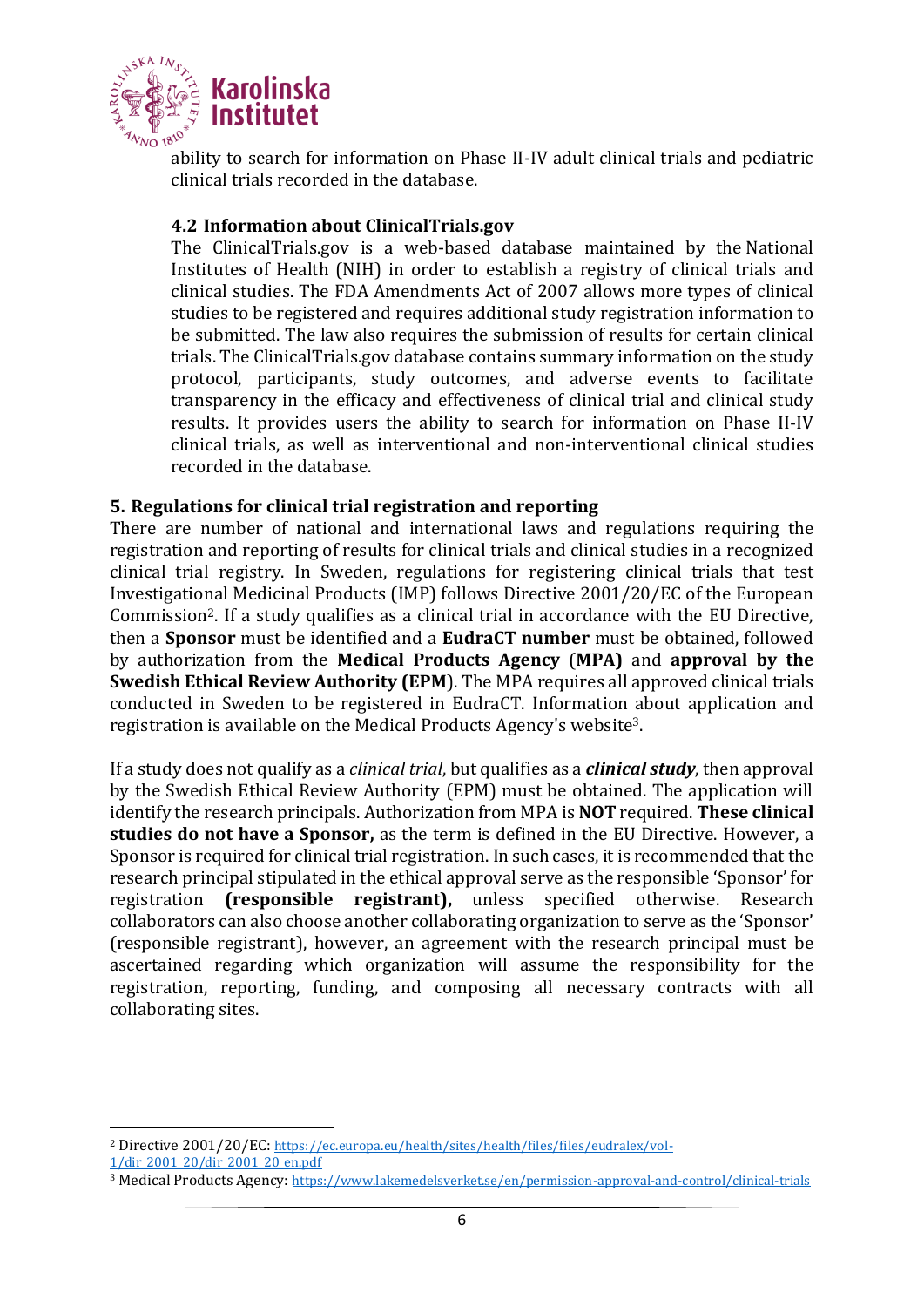

In terms of reporting results, all clinical trials registered in EudraCT must post trial outcomes. In accordance with the European Commission (EC) guideline 2012/c302/034, Sponsors must ensure that all clinical trials registered on EudraCT report their results within 12 months of trial completion.

In the US, Section 801 of the FDA ACT 2007<sup>5</sup> requires all "**applicable clinical trials**" to be registered prior to participant recruitment and results reported within 12 months of trial completion. *Applicable clinical trials* are trials that involve FDA-regulated drug, biological or medical device products that include at least one of the following:

- A study site in the US; or
- A new 'investigational medicinal product'; or
- Funding by the US (e.g., NIH funding); or
- The drug, biological or medical device product is manufactured in the US.

To determine if a study meets the criteria of an "applicable clinical trial", researchers can utilize the PRS ACT checklist<sup>6</sup>. Failure to register and/or report results of an "applicable clinical trial" could lead to noncompliance to which penalties of up to \$10,000 daily could occur, or the risk of losing US federally funded grants, such as NIH funding.

If the study does **NOT** meet the criteria of an "applicable clinical trial", but qualifies as a *clinical study*, then the requirements and regulations for reporting results do **NOT** apply to clinical studies registered in ClinicalTrials.gov. Clinical studies are, however, required to be registered by the International Committee of Medical Journal Experts (ICMJE), particularly if the study will be submitted for subsequent publication. ICMJE states that unregistered clinical studies will not be considered for publication in journals that follow ICMJE standards. Although clinical studies are not required to report results in ClinicalTrials.gov, ICMJE does require researchers to meet all results reporting obligations of their funding and regulatory agencies. Karolinska Institutet **strongly recommends** that all clinical studies registered with KI as the Sponsor (responsible registrant) to report results in the respective clinical trial registry.

#### <span id="page-6-0"></span>**6. Clinical trials that require registration in EudraCT**

Clinical trials testing investigational medicinal products (IMPs) **must be approved** by the MPA and **must be registered** in EudraCT. The MPA defines a clinical trial as the following3:

*"Any study performed on humans to determine or confirm the clinical, pharmacological or pharmacodynamic effects of one or more investigational medicinal products, to identify adverse reactions to one or more investigational medicinal products or to study the absorption, distribution, metabolism and* 

<sup>4</sup> Commission Guideline: [https://eur-lex.europa.eu/legal-](https://eur-lex.europa.eu/legal-content/EN/TXT/PDF/?uri=CELEX:52012XC1006(01)&from=EN)

[content/EN/TXT/PDF/?uri=CELEX:52012XC1006\(01\)&from=EN](https://eur-lex.europa.eu/legal-content/EN/TXT/PDF/?uri=CELEX:52012XC1006(01)&from=EN)

<sup>5</sup> Section 801 of FDA ACT 2007: [https://ClinicalTrials.gov/ct2/manage-](https://clinicaltrials.gov/ct2/manage-recs/fdaaa#:~:text=Section%20801%20of%20FDAAA%20amended,and%2For%20results%20submission%20requirements)

[recs/fdaaa#:~:text=Section%20801%20of%20FDAAA%20amended,and%2For%20results%20submission%20requi](https://clinicaltrials.gov/ct2/manage-recs/fdaaa#:~:text=Section%20801%20of%20FDAAA%20amended,and%2For%20results%20submission%20requirements) [rements](https://clinicaltrials.gov/ct2/manage-recs/fdaaa#:~:text=Section%20801%20of%20FDAAA%20amended,and%2For%20results%20submission%20requirements)

<sup>6</sup> PRS ACT Checklist: [https://prsinfo.ClinicalTrials.gov/ACT\\_Checklist.pdf](https://prsinfo.clinicaltrials.gov/ACT_Checklist.pdf)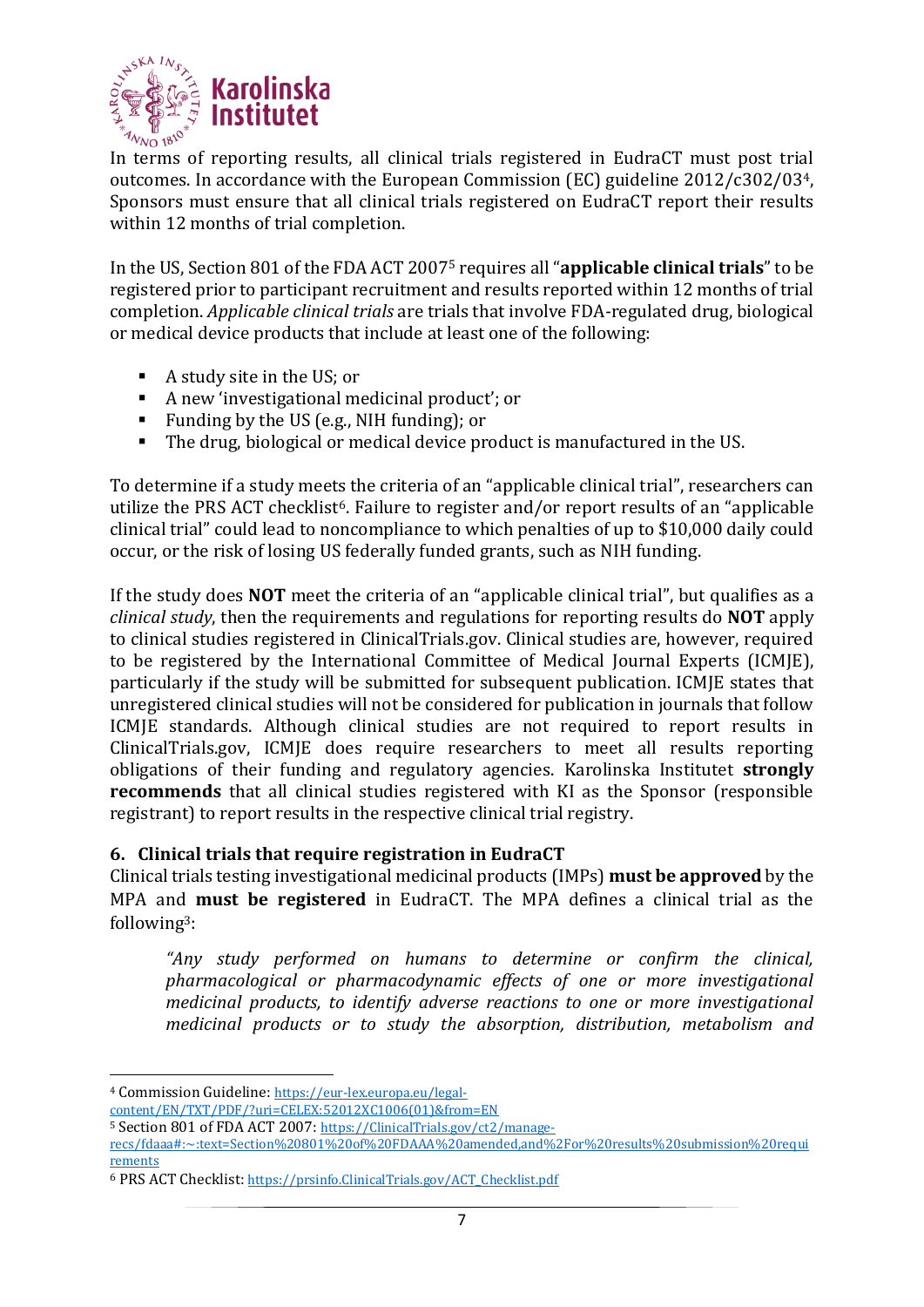

*excretion of one or more investigational medicinal products, in order to ensure the safety or efficacy of those medicinal products".*

Trial drugs can be those that are under development or those that are already approved. MPA approval is required if the clinical trial meets at least one of the four criteria:

- 1. The trial aims to establish or confirm the therapeutic, diagnostic, or preventive effect of one or more trial drugs.
- 2. The trial aims to identify or map side effects of one or more trial drugs.
- 3. The trial aims to establish or confirm the pharmacological or pharmacodynamic effect of one or more investigational medicinal products.
- 4. The trial aims to investigate the absorption, distribution, metabolism, or elimination (pharmacokinetics) of one or more trial drugs.

If the clinical trial does not meet one of the four criteria, then it is considered a noninterventional study, based on the definition and criteria of the MPA, and thus, does not require MPA approval. Additional criteria for determining if the clinical trial requires approval can be found at the Medical Products Agency website3. If the study is determined to **NOT** meet the criteria of a clinical trial, then the study should **NOT** be registered in EudraCT.

## <span id="page-7-0"></span>**7. Clinical studies that require registration according to ICMJE**

In order to determine if a study requires registration, the ICMJE has developed an expanded definition of a clinical study adopted from the WHO<sup>7</sup> that can be utilized.

"*Any research project that prospectively assigns people or a group of people to an intervention, with or without concurrent comparison or control groups, to study the relationship between a health-related intervention and a health outcome. Health-related interventions are those used to modify a biomedical or health-related outcome; examples include drugs, surgical procedures, devices, behavioral treatments, educational programs, dietary interventions, quality improvement interventions, and process-of-care changes."*

If a study meets one of these criteria, then it is considered a *clinical study* and registration is required. In cases where it is uncertain whether if a clinical study meets the expanded ICMJE definition, researchers should verge on the side of registration if the subsequent goal is to seek publication in an ICMJE journal. It is important to note that the clinical trial registry one chooses to register a clinical study is determined by the study design.

## <span id="page-7-2"></span>**7.1 Studies that can be registered in ClinicalTrials.gov<sup>8</sup>**

<span id="page-7-1"></span>*7.1.1 Interventional study:* A type of clinical study in which participants are assigned to groups that receive one or more intervention/treatment (or no intervention) so that researchers can evaluate the effects of the interventions on biomedical or

<sup>7</sup> ICMJE: <http://www.icmje.org/about-icmje/faqs/clinical-trials-registration/>

<sup>8</sup> ClinicalTrials.gov Glossary of Common Terms: [https://ClinicalTrials.gov/ct2/about-studies/glossary](https://clinicaltrials.gov/ct2/about-studies/glossary)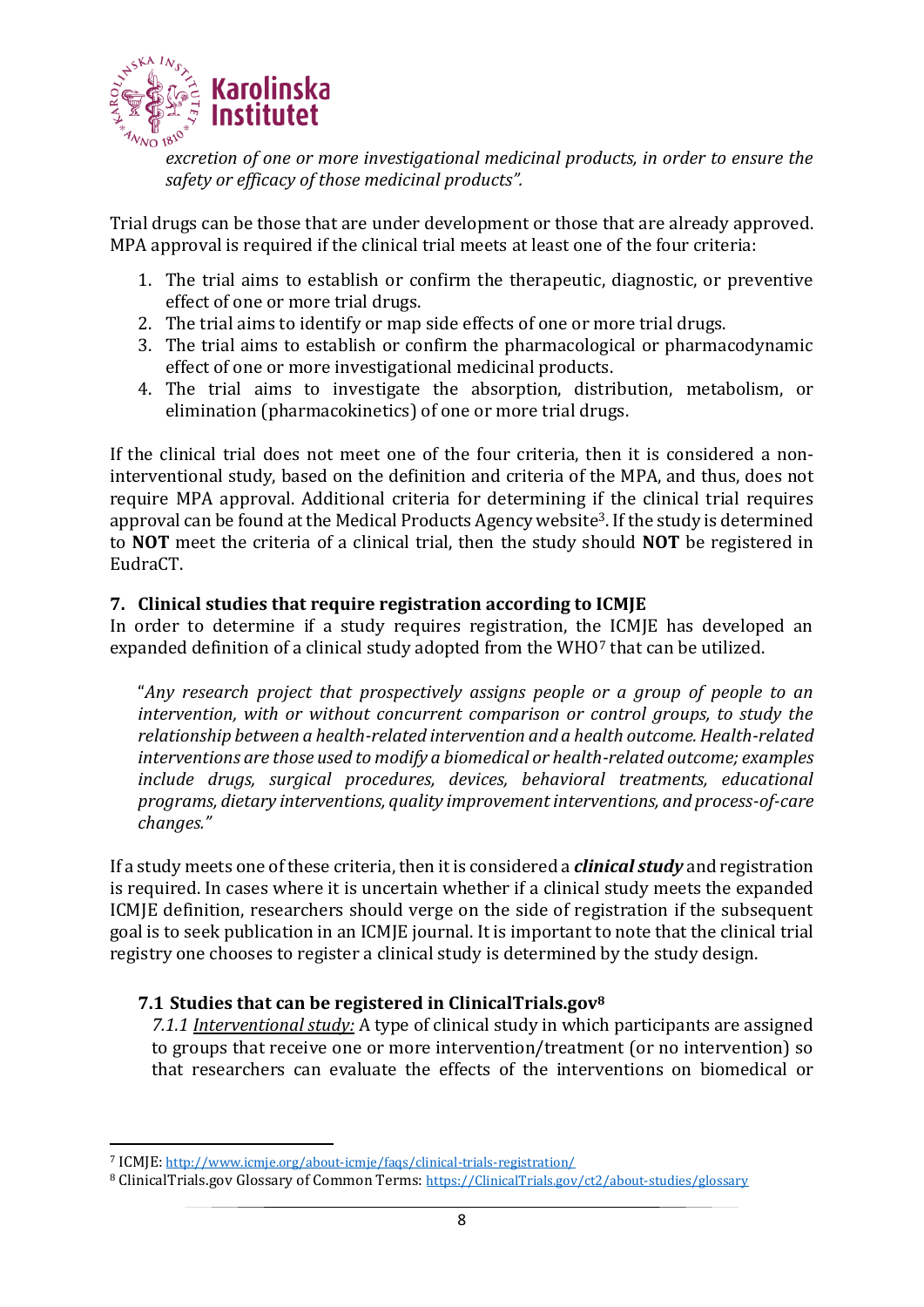

health-related outcomes. The assignments are determined by the study's protocol. Participants may receive diagnostic, therapeutic, or other types of interventions.

<span id="page-8-0"></span>*7.1.2 Observational Study:* A type of clinical study in which participants are identified as belonging to study groups and are assessed for biomedical or health outcomes. Participants may receive diagnostic, therapeutic, or other types of interventions, but the investigator does not assign participants to a specific interventions/treatment. A patient registry is a type of observational study.

## <span id="page-8-2"></span>**7.2 Studies that can be registered in EudraCT<sup>9</sup>**

<span id="page-8-1"></span>*7.2.1 Interventional study:* Includes only interventional clinical trials testing investigational medicinal products (IMP) conducted in the EU/EEA, or outside the EU/EEA if they are part of an agreed PIP (Pediatric Investigation Plan).

#### <span id="page-8-3"></span>**8. Responsibilities of the Sponsor regarding registration**

The term "Sponsor" regarding clinical trials is defined by the EU Directive as an individual, company, institution, or an organization, which takes responsibility for the initiation, management and/or financing of a clinical trial<sup>2</sup>. It is illegal to start a clinical trial (IMP trial) without a Sponsor. The Sponsor of a clinical trial is ultimately liable for ensuring ethical and regulatory requirements are adhered to. For clinical trials where KI is the Sponsor, it is KI that assumes responsibility for ensuring the clinical trial is registered, updated, and the results are reported accurately and in a timely fashion. The lead researcher (principal investigator) of the clinical trial is responsible for registering, updating, and reporting results in EudraCT. KI as the Sponsor provides support and monitoring of this task to ensure compliance through CDO.

The term "Sponsor" regarding the 'responsible registrant' for clinical studies (non-IMP clinical trials) in ClinicalTrials.gov refers to the company, institution, or organization responsible for ensuring the clinical study is registered, updated, and results are reported within the allocated timeframe. For clinical studies where KI is the Sponsor (responsible registrant), KI assumes responsibility to ensure researchers comply with the requirements for registering, updating, and reporting results on time. The goal for KI as Sponsor regarding registration and reporting is to increase clinical trial transparency to promote open science. To achieve this goal, registration and results reporting are monitored by CDO and support is provided for researchers to comply with the necessary regulations and requirements.

## <span id="page-8-4"></span>**9. Responsibilities of the research principal regarding registration**

For clinical studies where KI is the research principle (non-IMP clinical trials), the lead researcher is responsible for registering the clinical study, maintaining required updates, and reporting results within the allocated timelines stipulated by ClinicalTrials.gov. In cases where there are several research principals for the same clinical study, the collaborating parties must agree in advance upon which organization will assume the responsibility for clinical trial registration and reporting **(responsible registrant)**.

<sup>9</sup> European Medicines Agency (EMA): [https://eudract.ema.europa.eu/help/Resources/EudraCT%20FAQ\\_for%20publication.pdf](https://eudract.ema.europa.eu/help/Resources/EudraCT%20FAQ_for%20publication.pdf)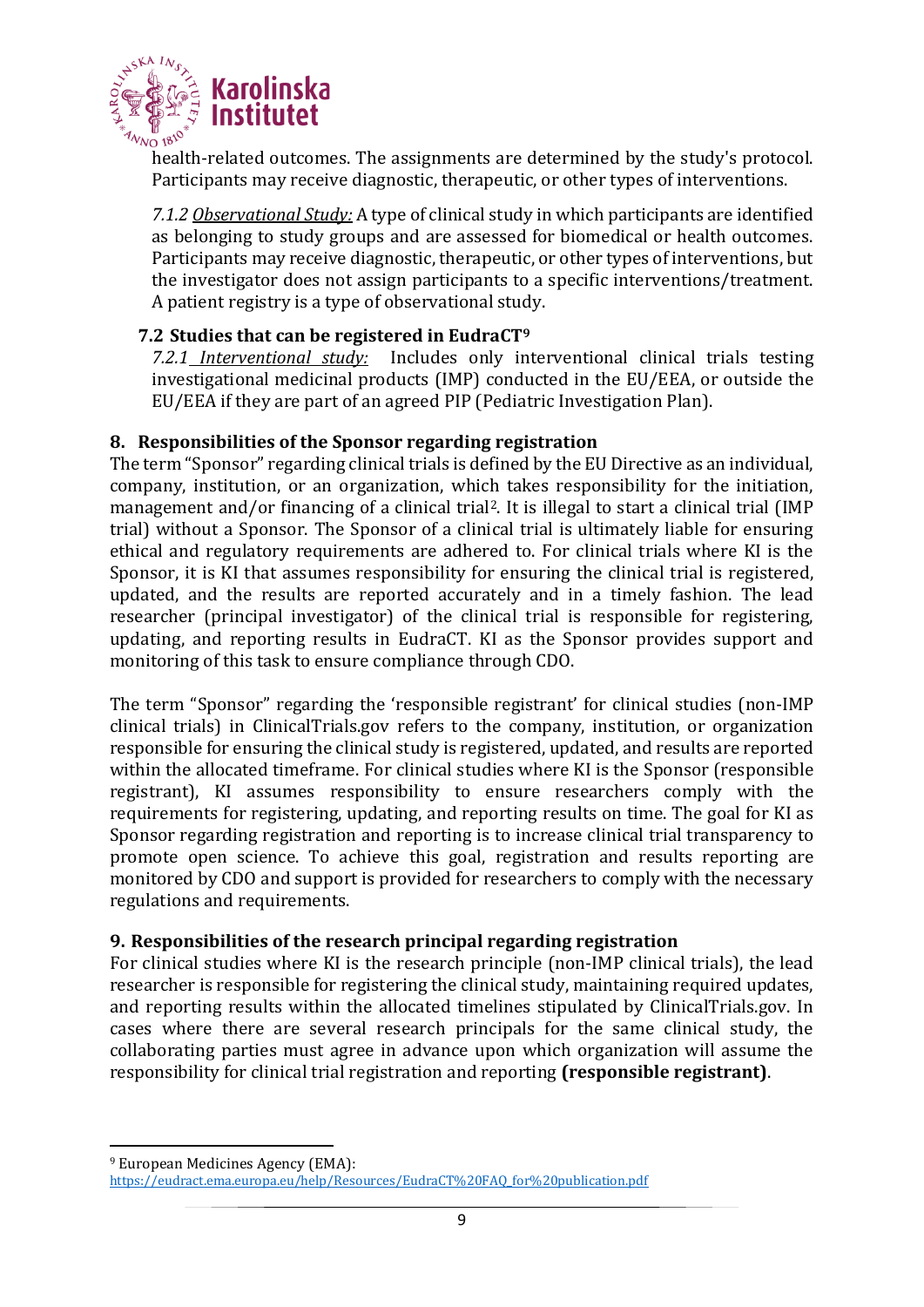

When an amendment in the ethical application results in the removal or the inclusion of KI as research principal for a clinical study, the responsibilities regarding registration and reporting of the clinical study should be transferred to the new research principal. For example, if SLL removes KI from the ethical application and becomes the new research principal of the clinical study, then the responsibilities of registration and reporting are transferred to SLL, and the clinical study registration must be transferred from the KI account to the SLL account in ClinicalTrials.gov.

It is important to note that register entries must be complete and accurate. Ensuring register entries are accurate and results are reported must be part of the standard procedure for conducting any clinical study. Moreover, even if the clinical study is published in a peer-reviewed journal, results should still be reported in the clinical trial registry where the study was registered.

## <span id="page-9-0"></span>**10. Preparing to register a new clinical study: choosing the responsible registrant**

Prior to registering a new clinical study, it is important to coordinate with all collaborators and other centers, if it is a multicenter or multi-national project, in developing a process for registration and results reporting. This process can start at the planning stages when developing a research proposal for a grant. Many funding agencies, particularly at the European level, allow research proposals to include clinical trial registration and results reporting in the research budget.

#### <span id="page-9-1"></span>**10.1 Determining the research principal**

It is important to ascertain the research principal of a research project before registering a clinical study. The law (2003:460) concerning the "Ethical Review of Research Involving Humans" defines a research principal as a "state authority or a person or legal person in which research activities are carried out<sup>10</sup>." If there is more than one research principal for the same research project, it is recommended that the clinical study is registered under the name of the institution stipulated in the ethical approval as the "responsible research principal (ansvarig forskningshuvudman) for submitting the ethical application." In cases where KI is not the research principal that is submitting the ethical application, then the parties involved must agree upon who will be the responsible 'Sponsor' for registration and reporting **(responsible registrant)**.

#### <span id="page-9-2"></span>**10.2 Contact the Sponsor's PRS Organization in ClinicalTrials.gov**

In ClinicalTrials.gov, there is a full list of Sponsors with PRS organizations accounts<sup>11</sup>. Swedish organizations with PRS accounts include, among others, Karolinska Institutet, Region Stockholm (listed as Stockholm County Council), Danderyds Hospital, Stockholm University, and Karolinska University Hospital. Once the full name of the Sponsor on the PRS organization list is identified, researchers must complete a PRS Administrator Contact Request form12. Once the request form is submitted, researchers will receive an email from

<sup>10</sup> Law (2003:460): [https://www.riksdagen.se/sv/dokument-lagar/dokument/svensk-forfattningssamling/lag-](https://www.riksdagen.se/sv/dokument-lagar/dokument/svensk-forfattningssamling/lag-2003460-om-etikprovning-av-forskning-som_sfs-2003-460)[2003460-om-etikprovning-av-forskning-som\\_sfs-2003-460](https://www.riksdagen.se/sv/dokument-lagar/dokument/svensk-forfattningssamling/lag-2003460-om-etikprovning-av-forskning-som_sfs-2003-460)

<sup>11</sup> PRS Organizations: [https://ClinicalTrials.gov/ct2/prs-orgs](https://clinicaltrials.gov/ct2/prs-orgs)

<sup>12</sup> PRS Administrator Request Form: [https://ClinicalTrials.gov/ct2/contact-org-admin](https://clinicaltrials.gov/ct2/contact-org-admin)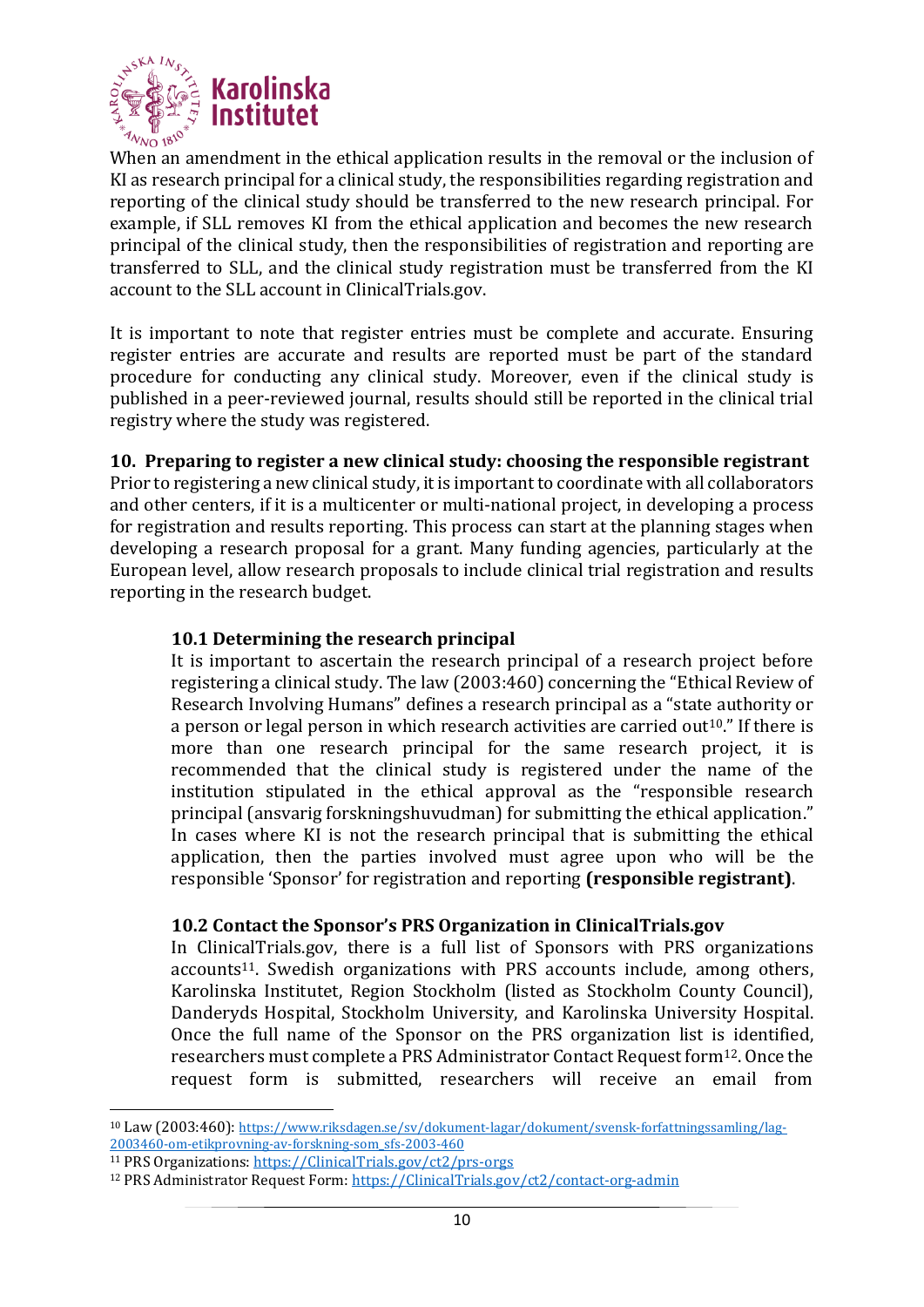

ClinicalTrials.gov that includes contact information for the PRS Administrator at the Sponsor organization. The researcher can then contact that PRS Administrator to create new user accounts and receive information concerning instructions for registration and results reporting. If KI is the Sponsor (responsible registrant), researchers do not have to complete a PRS Administrator Request form. Requests can be sent directly to CDO at [compliance@ki.se.](mailto:compliance@ki.se)

#### <span id="page-10-0"></span>**10.3 Informing CDO of new trial/study registrations**

KI researchers should inform CDO about their plans to register a new trial/study in EudraCT or ClinicalTrials.gov and provide a copy of the ethical approval/application or other "agreement" to confirm KI is the responsible registrant. This "agreement" can be formalized in the study protocol, application to EPM, MPA, etc. This information can be sent via email to CDO at [compliance@ki.se.](mailto:compliance@ki.se) This process is important for CDO to monitor new trial/study registrations and provide support for registering, updating, and reporting results.

#### <span id="page-10-1"></span>**11. Registering a new user account**

There are different procedures for registering a new user account for ClinicalTrials.gov and EudraCT. For ClinicalTrials.gov, new user accounts are created through the PRS Administrator at CDO. The researcher must contact CDO and make an official request to open a new user account. Requests can be made via email to [compliance@ki.se.](mailto:compliance@ki.se) Researchers will need to provide the following information in their request email: Full name, email address and telephone number for the researcher requesting a new user account. Regarding EudraCT, new user accounts are registered directly through the EudraCT website. Technical instructions for registering a new user account in both clinical trial registries are available in the Appendix.

#### <span id="page-10-2"></span>**12. Registering a new trial/study**

The WHO recommends that clinical trials and clinical studies should only be registered once and in only one clinical trial registry. Registering the same study in multiple clinical trial registries must be avoided unless there are specific requirements stipulated by the Sponsor or funding agency.

There are different procedures and requirements for registering a trial/study in ClinicalTrials.gov and EudraCT. Regarding clinical trials for EudraCT, it is important to underscore that IMP clinical trials conducted in Sweden must be approved by the MPA<sup>3</sup> and Swedish Ethical Review Authority<sup>13,14</sup>. This process begins by obtaining a unique EudraCT number and registering the clinical trial on EudraCT. In ClinicalTrials.gov, both interventional and non-interventional clinical studies can be registered prior to Ethics Review Board approval if study participants have not been recruited yet. However, ethical approval must be obtained before participant recruitment begins.

<span id="page-10-3"></span> **12.1 Requirements for registering a new clinical study in ClinicalTrials.gov** When registering a new clinical study in ClinicalTrials.gov, there are specific requirements that must be underscored. When the researcher starts a 'New

<sup>13</sup> Laws and Regulations:<https://www.kliniskastudier.se/english/for-researchers/laws-regulations.html>

<sup>14</sup> Swedish Ethical Review Authority: <https://etikprovningsmyndigheten.se/>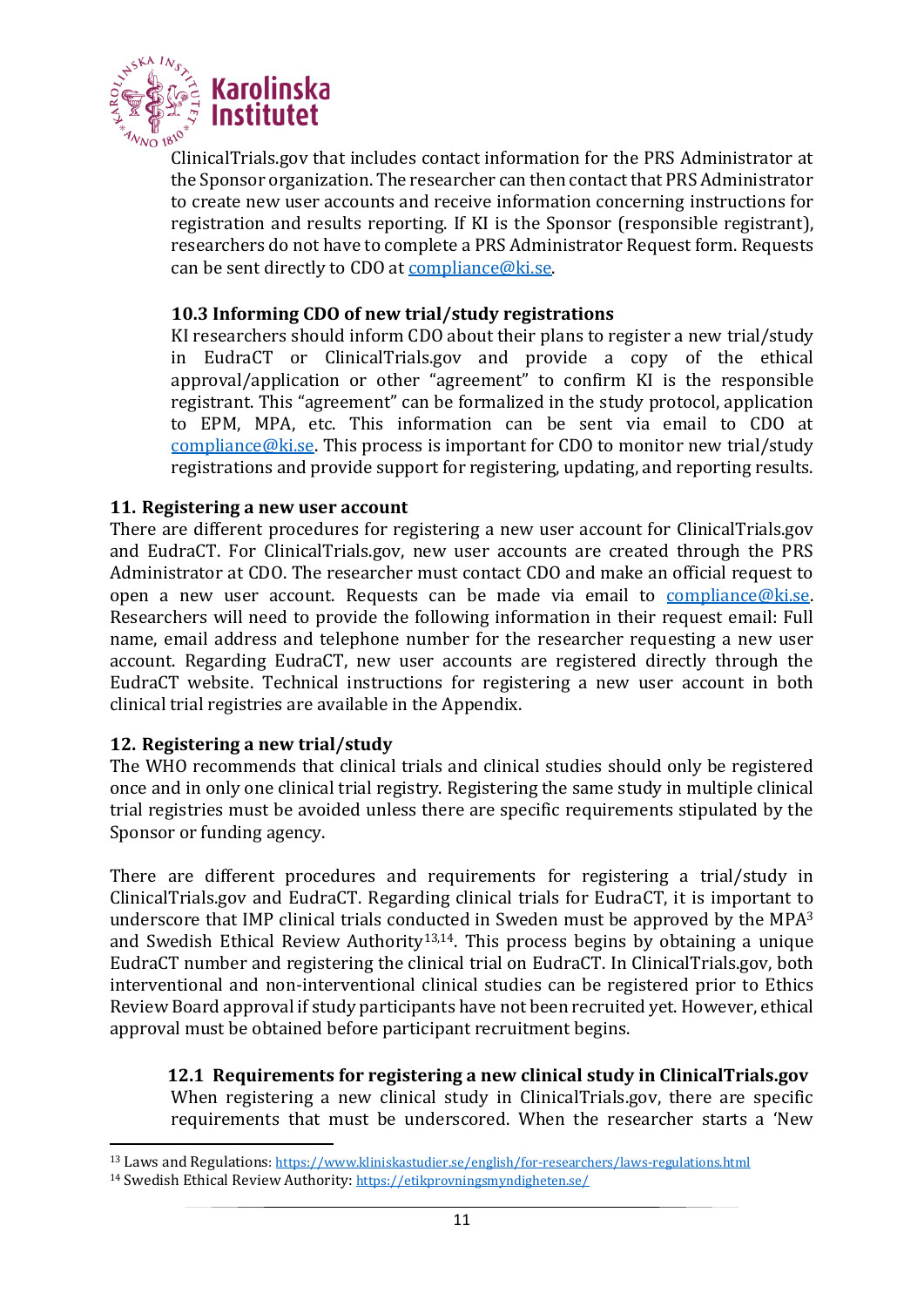

Record' for study registration, a protocol template form will generate. In the protocol registration, there are required fields that must be completed. The following fields (*Record Owner, Unique Protocol ID, Sponsor* and *Responsible Party*) must be completed in accordance with KI instructions. The '*Record Owner'* can be the lead researcher (referred to as principal investigator [PI] in ClinicalTrials.gov), or a researcher assigned by the lead researcher (PI). If the record owner is not the lead researcher (PI), then the lead researcher (PI) must be added to the access list in order to approve and release the study registration to NIH for review. The '*Unique Protocol ID'* can either be a grant number received for the study protocol by the funding agency, the Dnr number from the ethical approval, or the acronym of the study (if the other two identification numbers are unavailable). The '*Sponsor*' must be Karolinska Institutet. The '*Responsible Party'* must be the lead researcher (PI). Technical instructions for completing a clinical study registration are stipulated in the Appendix.

## <span id="page-11-0"></span>**12.2 Requirements for registering a new clinical trial in EudraCT**

The process of applying and registering a clinical trial should be completed before submitting an application to any of the Member State in which the clinical trial will be conducted. The MPA requires that IMP clinical trials be approved and registered in EudraCT. To register a new clinical trial in EudraCT, the process begins by obtaining a unique EudraCT number. The EudraCT number is created in the EudraCT database where all clinical trials conducted in the EU/EEA region are registered. PIP clinical trials conducted outside of the EU/EEA are also registered in the EudraCT database. The application for a EudraCT number<sup>15</sup> can be accessed from the EudraCT Community Clinical Trial System16. To obtain the EudraCT number automatically from the database, the applicant will need to provide a few items of information. A EudraCT number will only be issued once by the system. If a number is issued, but the clinical trial does not proceed, that number is not available for reuse. The EudraCT number is issued via email within 24 hours.

Once an EudraCT number has been obtained for the clinical trial, then researchers must complete the *Clinical Trial Application*. This number identifies the protocol for a trial, whether conducted at a single site or at multiple sites, in one or more Member States. In the Clinical Trial Application (CTA), applicants must complete the required sections and include the unique EudraCT number, the name of NCA (National Competent Authority), which is the Swedish Medical Products Agency, and have access to the EudraCT public or secure application. In the application, it is important to state all Investigational Medicinal Products (IMPs) to be used in the clinical trial, and all participating investigators and trial sites in Sweden. When the mandatory fields in the Clinical Trial Application form have been completed, save the form as an xml-file, and thereafter, as a pdf-file. A "package" will be created containing an xml-file, a pdf-file, and a validation report. The application

<sup>15</sup> EudraCT number application:

[https://eudract.ema.europa.eu/help/Default.htm#eudract/create\\_eudract\\_no.htm](https://eudract.ema.europa.eu/help/Default.htm#eudract/create_eudract_no.htm)

<sup>16</sup> EudraCT access: <https://eudract.ema.europa.eu/results-web/>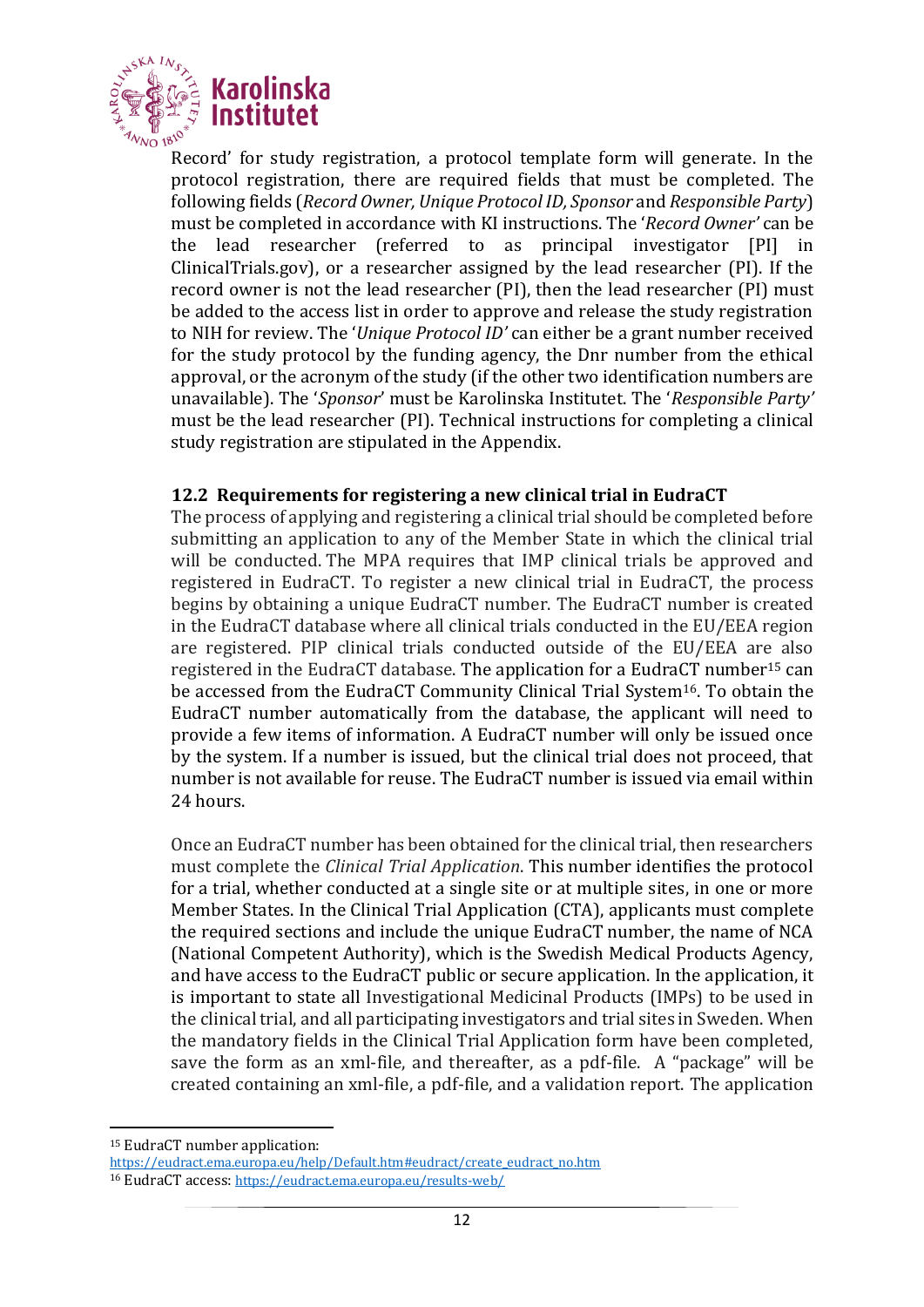

including attachments can be sent to the MPA in Swedish or English and the Swedish Ethical Review Authority. The MPA recommends applications to be sent via Eudralink. Researchers will need an account to access Eudralink, which is accessible at EMA Account Management<sup>17</sup>. Applications can also be submitted via email to: [registrator@lakemedelsverket.se.](mailto:registrator@lakemedelsverket.se) In the email subject field, include "*EudraCT number: Clinical Trial Application*." After the CTA is approved by the MPA and Swedish Ethical Review Authority, the trial will be published on EudraCT as a registered clinical trial. Technical instructions for completing a clinical trial registration are stipulated in the Appendix.

## <span id="page-12-0"></span>**13. Reporting results**

Researchers have ethical and legal obligations to report results for both clinical trials and clinical studies. The paramount goal is to ensure summary results are reported timely and accurately in clinical trial registries. With the rise of clinical trial transparency within open science, KI has implemented significant measures to ensure trial/study registrations and results are up-to-date and accurate. CDO provides support for researchers to report their results in both ClinicalTrials.gov and EudraCT.

## <span id="page-12-1"></span>**13.1 Reporting results in ClinicalTrials.gov**

The process of submitting results information to ClinicalTrials.gov is conceptually similar to preparing a manuscript for publication in a journal. An individual familiar with the study design and data analysis (e.g., the lead researcher (PI), researcher, or statistician) will need to be involved to accurately summarize the results information in the tabular format required by US law, and to ensure that the results are consistent with the ClinicalTrials.gov review criteria. Scientific information is submitted as four separate modules, including:

- 1. **Participant Flow:** demonstrates how participants were assigned to the arms or groups of a study and how they progressed through the stages of the study.
- 2. **Baseline Characteristics:** includes demographics and studyspecific measures.
- 3. **Outcome Measures and Statistical Analyses:** summarizes results data, by arm or comparison group, for each primary and secondary outcome measure assessed in the study.
- 4. **Adverse Events:** includes three tables summarizing anticipated and unanticipated adverse events.

In the outcome measures and statistical analysis module, studies where data was not collected for all pre-specified *Primary* and *Secondary Outcome Measures* registered in the protocol, describe why data could not be summarized in the data table (e.g., specify zero "0" for the *Number of Participants Analyzed* in each Arm/Group, leave the data fields blank, and provide an explanation in the *Analysis Population Description* for why zero participants were analyzed). In the adverse events module, studies that did not assess or collect adverse events can specify "0"

<sup>17</sup> EMA Account Management: <https://register.ema.europa.eu/identityiq/home.html>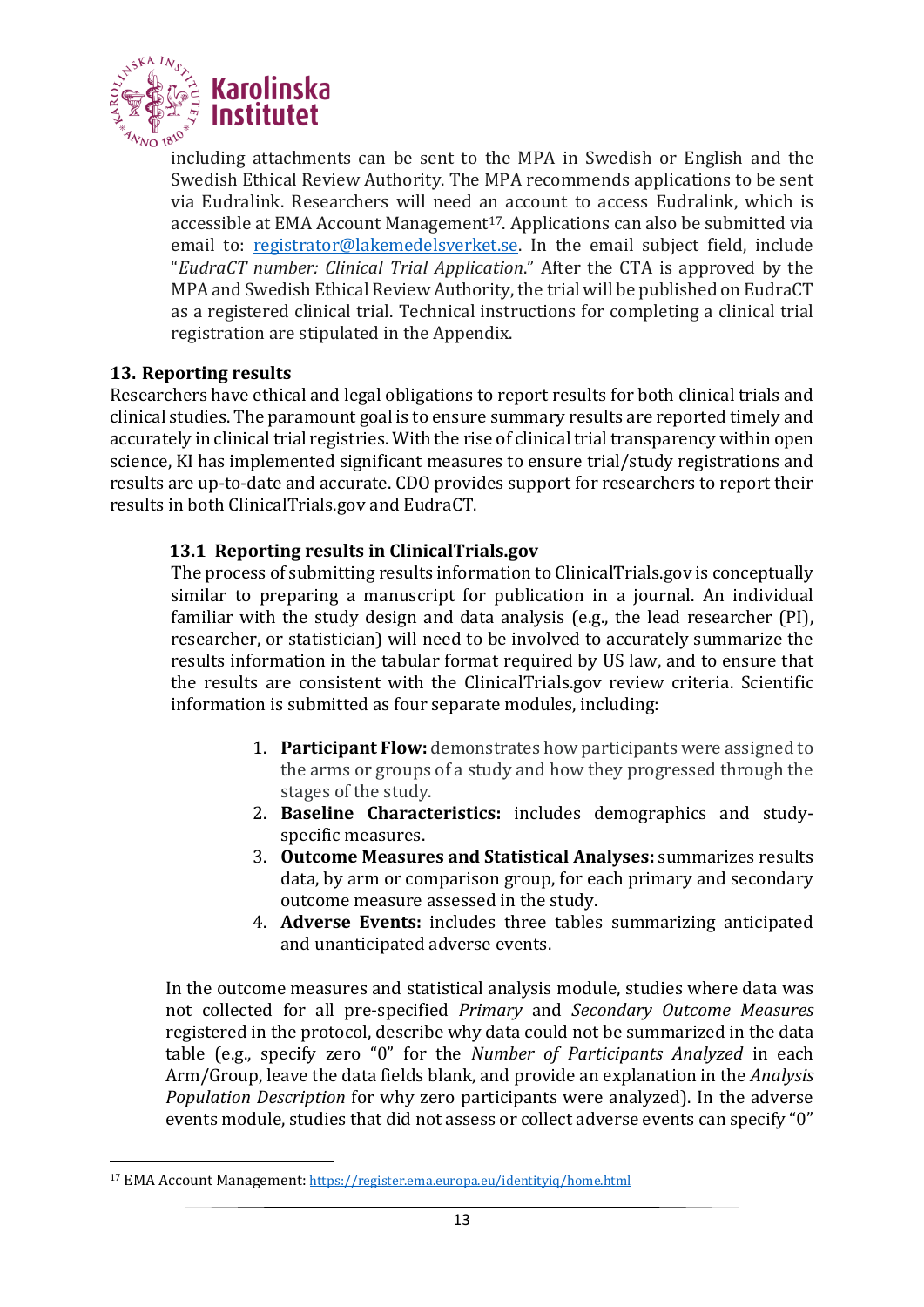

for the *Number of Participants Affected* and *Number of Participants at Risk* and explain in the *Additional Description* field that adverse events were not collected. All stipulated modules allow for the entry and display of information in a series of data tables with supporting notes, however, narrative conclusions about the results are not required. Once summary results are completed, the lead researcher (PI) must approve and release the study for NIH review. The review can take up to 30-60 days before the study results are approved and made public on the ClinicalTrials.gov database. A full tutorial on reporting results in ClinicalTrials.gov can be accessed on their PRS Guided Tutorials18.

It is important to note that adding a link of the publication from PubMed does not fulfill the requirements of summary results reporting in ClincalTrials.gov. It is difficult to estimate the time it will take to report the results of a clinical study on ClinicalTrials.gov, as this can vary according to the size and complexity of the study. However, it is estimated that summary results reporting can take from 30 minutes to 2 hours to complete.

#### <span id="page-13-0"></span>**13.2 Reporting results in EudraCT**

In EudraCT, summary results can be submitted for clinical trials that ended on or before 21 July 2013. For summary results, researchers can upload an abstract, if the clinical trial has been published in a peer-reviewed journal, and a link to the study. Clinical trials completed after the above-mentioned date must complete the full dataset form. The full dataset form includes the following six modules:

- 1. **Trial Information**: Includes information regarding general information about the trial, Sponsorship, regulatory details, and trial subjects.
- 2. **Subject Disposition:** Includes the recruitment process of subjects and description of intervention arms.
- 3. **Baseline Characteristics:** Includes demographic information of study subjects.
- 4. **End Points:** Includes a description of outcome measures and results.
- 5. **Adverse Events:** Includes information for adverse events, serious adverse events, and non-serious adverse events.
- 6. **Additional Information:** Includes information regarding protocol amendments, study limitations, and caveats.

In order to report results in EudraCT, researchers must first create an account and register as a 'results user'. A results form template is generated by the EudraCT system and will be displayed in the secure area after logging in with the secure account. The form will have fixed fields with information from the trial protocol and the six modules mentioned above. This is the full dataset form where results are reported. All fields with asterisk must be completed. Once the full dataset form is completed, researchers have the option to upload their full anonymized database to share their data, however, this is not obligatory. Anonymized

<sup>18</sup> PRS Guided Tutorials: [https://prsinfo.ClinicalTrials.gov/tutorial/content4/index.html#/](https://prsinfo.clinicaltrials.gov/tutorial/content4/index.html#/)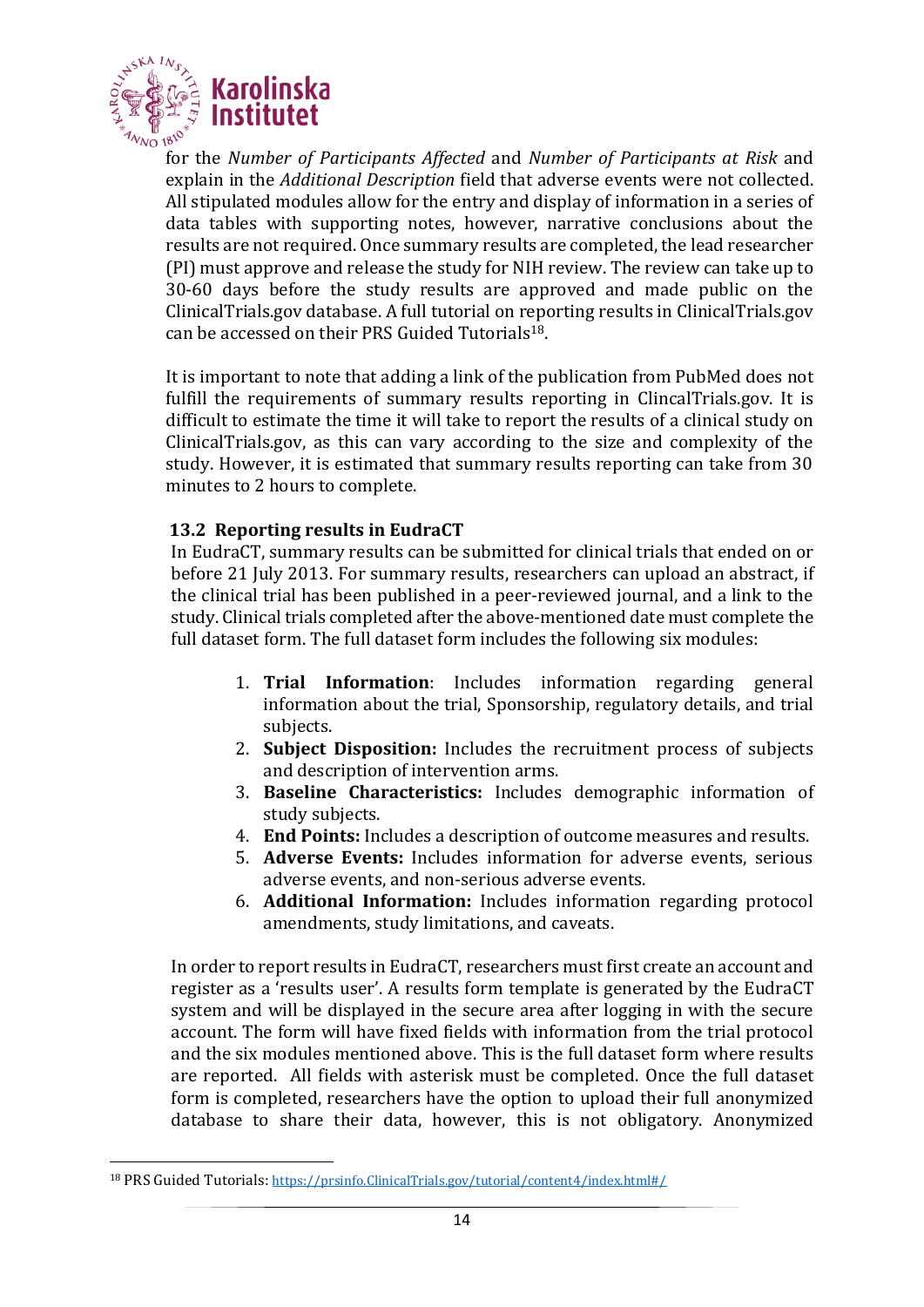

databases can be uploaded in an xml-file. Once all fields are completed, press the 'post results' button at the top of the page. The results will be processed, and upon approval, EudraCT will post the results to their database. **It is very important to inform the Medical Products Agency (MPA) that the clinical trial has been completed. Otherwise, the clinical trial will incorrectly have the status 'ongoing', when in fact it is 'completed'.** Detailed instructions for reporting results in EudraCT can be accessed on the "*Tutorials on posting results in EudraCT"* page19.

## <span id="page-14-0"></span>**14. Timeline requirements for registration, updating and reporting results**

## <span id="page-14-1"></span>**14.1 Registration**

The ICMJE recommends that all medical journal editors require registration of all clinical studies in a public clinical trial registry at or before the time of the first participant enrollment as a condition of consideration for publication. In ClinicalTrials.gov, clinical studies can be registered prior to ethical approval, if no participants have been recruited yet. Ethical approval is required prior to recruitment. FDAAA 801 requires 'applicable clinical trials' to be registered no later than 21 days of enrollment of the first participant. EudraCT requires IMP clinical trials to be registered prior to patient recruitment, and the study must have approval from the MPA and Swedish Ethical Review Authority before the registration can be published on EudraCT.

## <span id="page-14-2"></span>**14.2 Updating**

Clinical study registration information submitted to ClinicalTrials.gov must be updated at least once every 12 months. Researchers are required to update the clinical study registration within 30 days of any changes to the protocol, e.g., changes to individual site status or overall recruitment status. When updating a clinical study in ClinicalTrials.gov, the Record Verification Date must always be updated to the month and year the update was performed. It is recommended that the Record Verification Date is updated at least every 6 months for clinical studies not completed. In EudraCT, any changes to the clinical trial must be reported and updated within 30 days.

## <span id="page-14-3"></span>**14.3 Reporting results**

In ClinicalTrials.gov, results must be reported within 12 months of the Primary Outcome Completion date. In EudraCT, results for non-pediatric clinical trials must be reported within 12 months after completion of the trial. Pediatric clinical trial results must be reported within 6 months after the completion of the trial.

<sup>&</sup>lt;sup>19</sup> Tutorials for posting results on EudraCT: [https://eudract.ema.europa.eu/multimedia\\_tutorials.html](https://eudract.ema.europa.eu/multimedia_tutorials.html)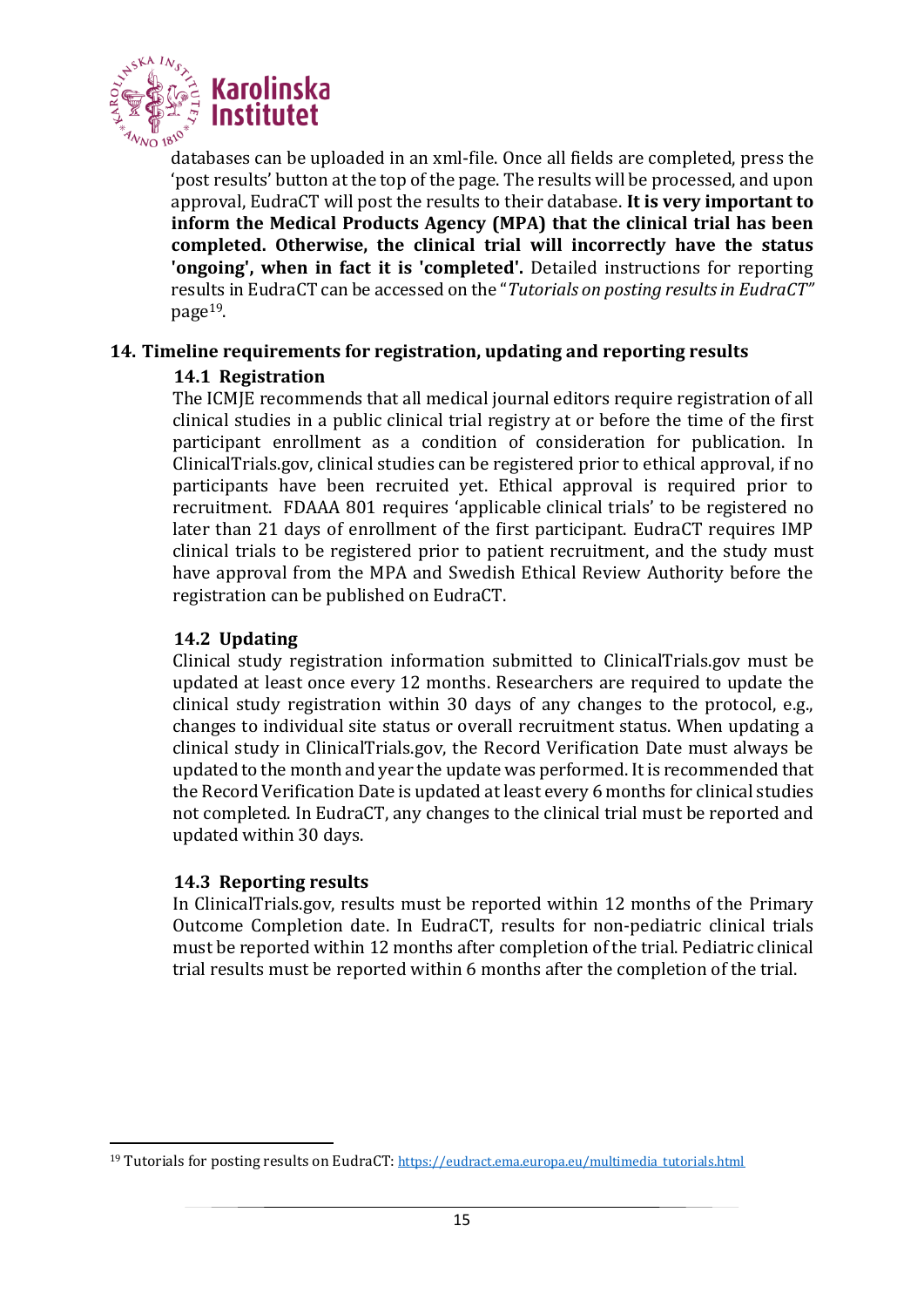

## <span id="page-15-1"></span><span id="page-15-0"></span>**15.1 Technical instructions for creating new user account in ClinicalTrials.gov**

- ➢ Researchers can request a new user account by sending an email to CDO [\(compliance@ki.se\)](mailto:compliance@ki.se). The following information should be included in the email:
	- The Full Name of the researcher.
	- Email address of researcher.
	- Telephone number of researcher.
- ➢ CDO will create a new user account in ClinicalTrials.gov.
- $\triangleright$  The system will automatically create a new user ID (first initial and last name).
- $\triangleright$  The researcher will receive an email from ClinicalTrials.gov confirming that they have been registered for a user account.
- $\triangleright$  The email will include instructions for creating a password and log in information.
- $\triangleright$  Once completed, the researcher can log in using these credentials.
- $\triangleright$  The "organization" used for logging in is "Karolinskal".

#### <span id="page-15-2"></span>**15.2 Technical instructions for creating new user account in EudraCT**

- $\triangleright$  Select "Register" at the main log in homepage.
- ➢ Select "Create a new EMA account".
- $\triangleright$  Fill in the fields with red asterisk as these are mandatory and must be entered.
- $\triangleright$  Once all mandatory information has been entered, review the data protection statement, and select "Register".
- ➢ Use the 'drop menu' to select 3 security questions and enter your answers.
- ➢ Answer the "Capcha question" and select "Next".
- ➢ The researcher will receive an email with a "One Time Token".
- ➢ Enter the "One Time Token" in the field and select "Confirm".
- $\triangleright$  The researcher will then receive an email with registration and log in information.
- $\triangleright$  The system will automatically create a new user ID (Last name and first initial).
- $\triangleright$  Use the credentials to log into EudraCT.
- ➢ The user can manage the account by selecting on "Manage Account".